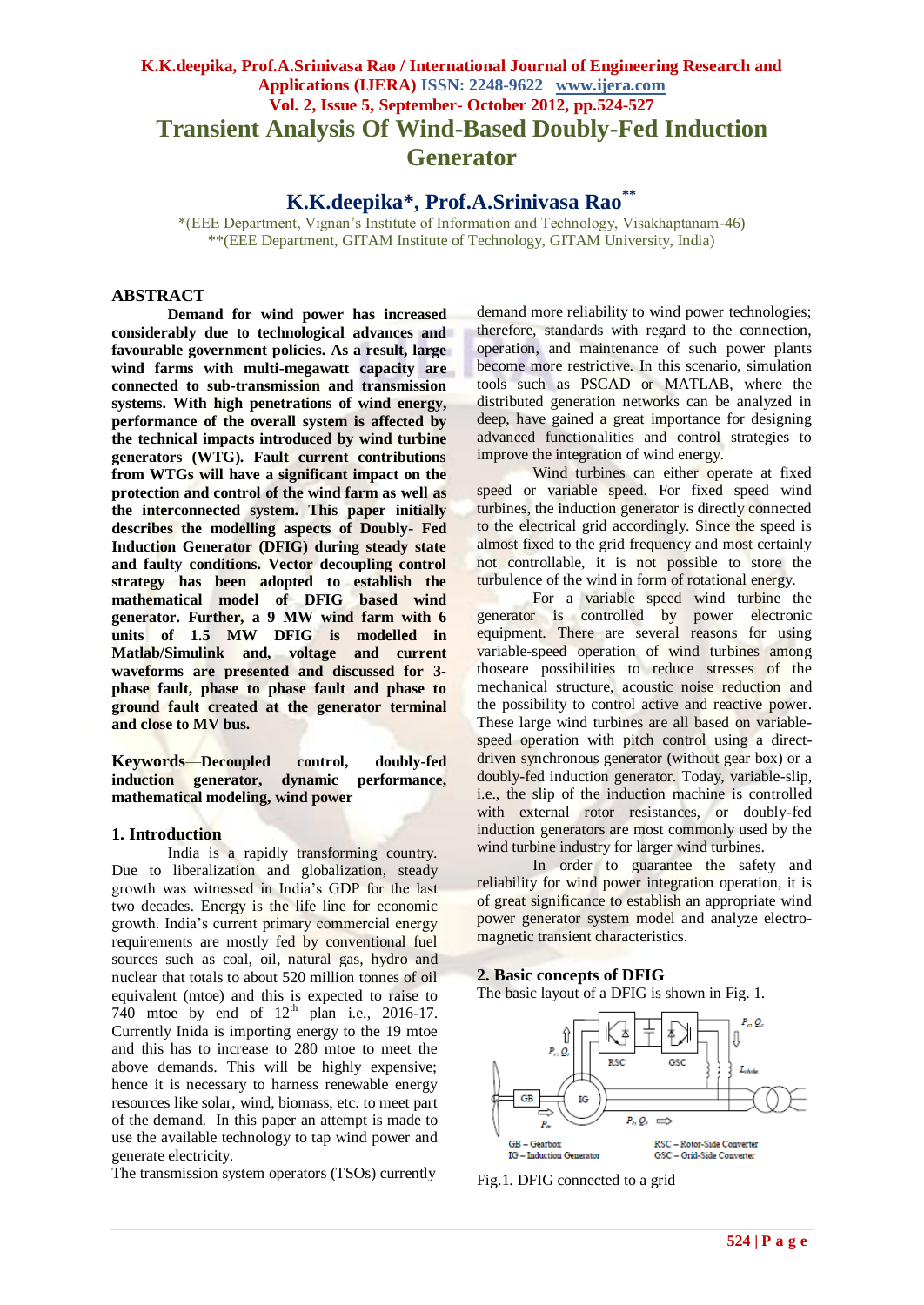## **K.K.deepika, Prof.A.Srinivasa Rao / International Journal of Engineering Research and Applications (IJERA) ISSN: 2248-9622 www.ijera.com Vol. 2, Issue 5, September- October 2012, pp.524-527**

A doubly-fed induction generator is a standard wound rotor induction machine with its stator windings directly connected to grid and its rotor windings connected to the grid through an AC/DC/AC converter. AC/DC converter connected to rotor winding is called rotor side converter and another DC/AC is grid side converter. Doubly-fed induction generator (DFIG), is used extensively for high-power wind applications. DFIG's ability to control rotor currents allows for reactive power control and variable speed operation, so it can operate at maximum efficiency over a wide range of wind speeds. The aim of this paper is to develop a control method and analysis of dynamic performance of DFIG's rotor control capabilities for unbalanced stator voltages, grid disturbances and dynamic load condition.



#### Fig.2.Control structure of DFIG

In modern DFIG designs, the frequency converter is built by self-commutated PWM converters, a machine-side converter, with an intermediate DC voltage link. Variable speed operation is obtained by injecting a variable voltage into the rotor at slip frequency. The injected rotor voltage is obtained using DC/AC insulated gate bipolar transistor based voltage source converters (VSC), linked by a DC bus. By controlling the converters, the DFIG characteristics can be adjusted so as to achieve maximum of effective power conversion or capturing capability for a wind turbine and to control its power generation with less fluctuations. Power converters are usually controlled utilizing vector control techniques, which allow decoupled control of both active and reactive power.

# **3. Case study**

The purpose of this study is to understand the behaviour of a wind farm with DFIGs, under different faulty conditions. A 9 MW wind farm with six DFIG based wind turbine generators, each having a capacity of 1.5 MW has been considered in this study. Various symmetrical and asymmetrical faults have been created at the generator terminal and at the MV Bus. Time domain voltage and current waveforms at generator terminal and at the MV bus are observed for 0.02 seconds. Simulations start at

t=0 sec and faults are created at t=0.02sec. Faults are cleared after  $0.02$  sec at t=0.04 sec. Fault resistance has been kept constant at 0.001Ω.

# **3.1Three Phase fault**

#### **3.1.1 At the generator terminal**

A three phase fault is created at the generator terminal at  $t=0.02$ s and cleared at  $t=0.04$ s. Fig.3 shows the voltage and current waveforms at the generator terminal and close to MV bus.

During the fault, voltages of all three phases reach very low values as shown in Fig.3. Ideally this should reach to zero, but in practice, there will be some fault resistance and hence will have a very small magnitude voltage values. Generator terminal current will suddenly increase at the instant of fault initiation followed by a rapid decay as determined by the transient impedance of the generator.



Fig. 3 Voltages and currents at generator terminal and MV bus for a 3-phase fault at generator terminal Voltage drop on the MV bus is marginal when compared to the voltage drop at the generator terminal. This is due do the positive sequence generator step-up transformer impedance, positive sequence impedance of the collector cable section and the fault resistance.

During the fault period, current at MV bus jumps to a high value and will not experience an appreciable decay as shown in fig.3. This is due to the feeding from the other generators and from the power system.

#### **3.1.2 At MV Bus**

A three phase fault is created at the medium voltage bus at  $t=0.02s$  and cleared at  $t=0.04s$ . Voltage and current waveforms at generator terminal and MV Bus are shown in Fig.4. There is voltage collapse at the instant of the fault initiation and a small residual voltage is present during the fault period. This may be due to the additional fault loop impedance introduced by step up transformers and cables. Results are similar to a three phase fault at the generator terminal.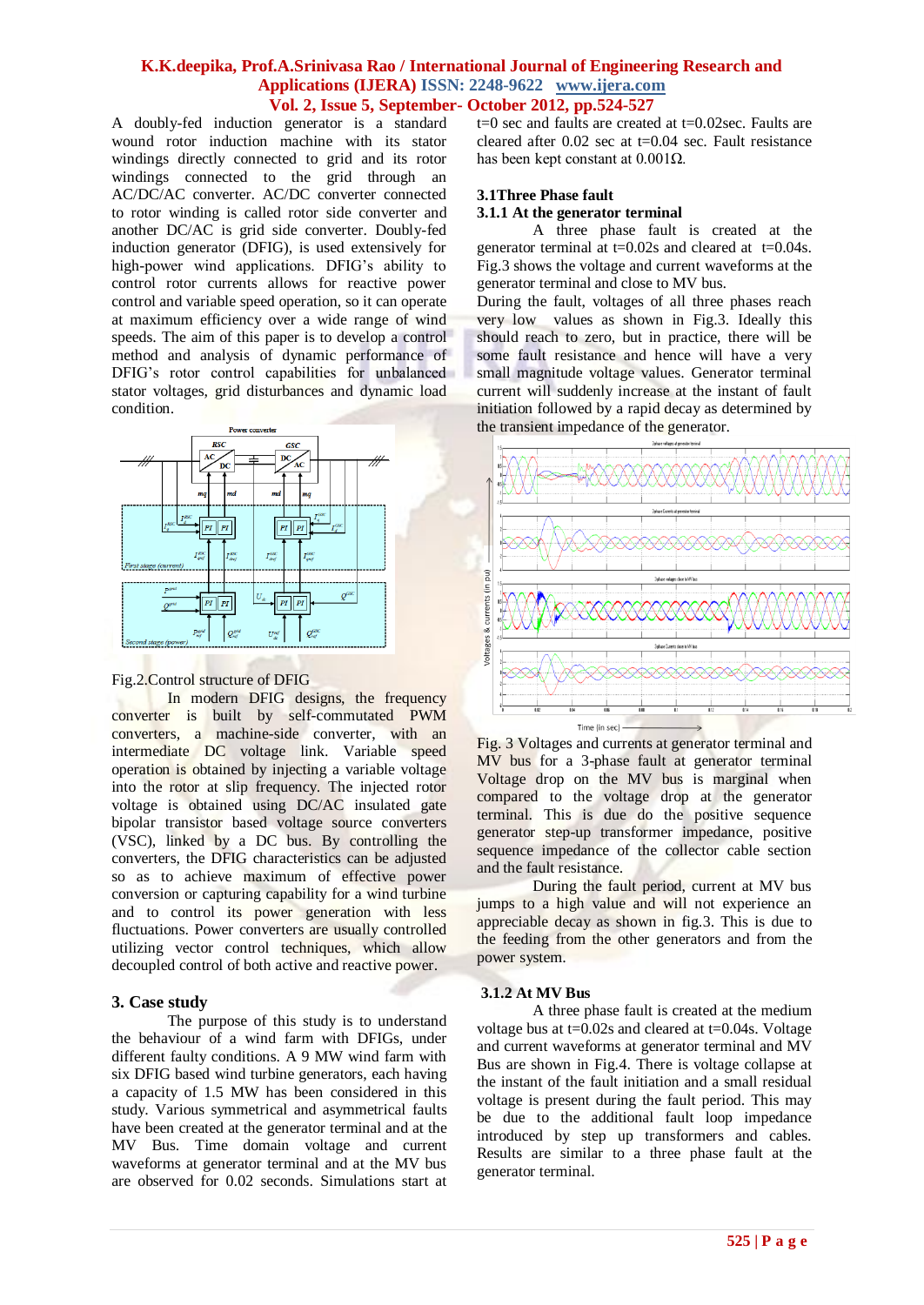#### **K.K.deepika, Prof.A.Srinivasa Rao / International Journal of Engineering Research and Applications (IJERA) ISSN: 2248-9622 www.ijera.com Vol. 2, Issue 5, September- October 2012, pp.524-527**



Fig. 4. Voltages and currents at generator terminal and MV bus for a 3-phase fault at MV Bus 4.2. Phase- Phase fault

4.2.1 At the generator terminal

A phase to phase (phase  $a'$  to phase  $b'$ ) fault is created at generator terminal at  $t=0.02$ s and cleared at t=0.04s.



Fig.5 Voltages and currents at generator terminal and MV bus for a 3-phase fault at generator terminal Current going through phase 'a' should return

through phase 'b' during the fault condition. After the fault initiation, this can be seen as  $I_a = -I_b$ , phase 'a' current and phase 'b' current going in opposite directions as shown in Fig. 5. Ideally, phase 'c' current should decay to zero. Initially there is a marginal drop of phase 'c' current and afterwards a transient condition results. This is due to the feeding from other wind generators and from the power system

#### **4.2.2 At MV Bus**

A phase to phase (phase  $a'$  to phase  $b'$ ) fault is created at MV bus at t=0.02s and cleared at t=0.04s. Voltage and current waveforms are obtained at generator terminal and MV bus as shown in Fig.6.





## **3.3 Phase- ground fault**

#### **3.3.1 Phase- ground fault at generator terminal**

A phase to ground fault is created at generator terminal at  $t=0.02$ s and cleared at  $t=0.04$ s. The voltage and current waveforms are obtained at generator terminal and MV bus as shown in Fig.7. Current waveforms at generator terminal for the single phase to ground fault on generator terminal is shown in fig. 8. Ideally, phase 'b' (green color) and phase 'c' (red color) currents should drop to zero, and phase 'a' (blue color) should experience an over current. A marginal increase in phase 'a' (blue color) is observed and a reduction in phase 'b' and 'c' voltages can be seen in Fig.7.



Fig.7.Voltages and currents at generator terminal and MV bus for a Phase-ground fault at generator terminal.

## **C.2 Phase- ground fault close to MV Bus**

A phase to ground fault is created close to MV Bus at  $t=0.02$ s and cleared at  $t=0.04$ s. The voltage and current waveforms are obtained at generator terminal and MV bus as shown in Fig.8.